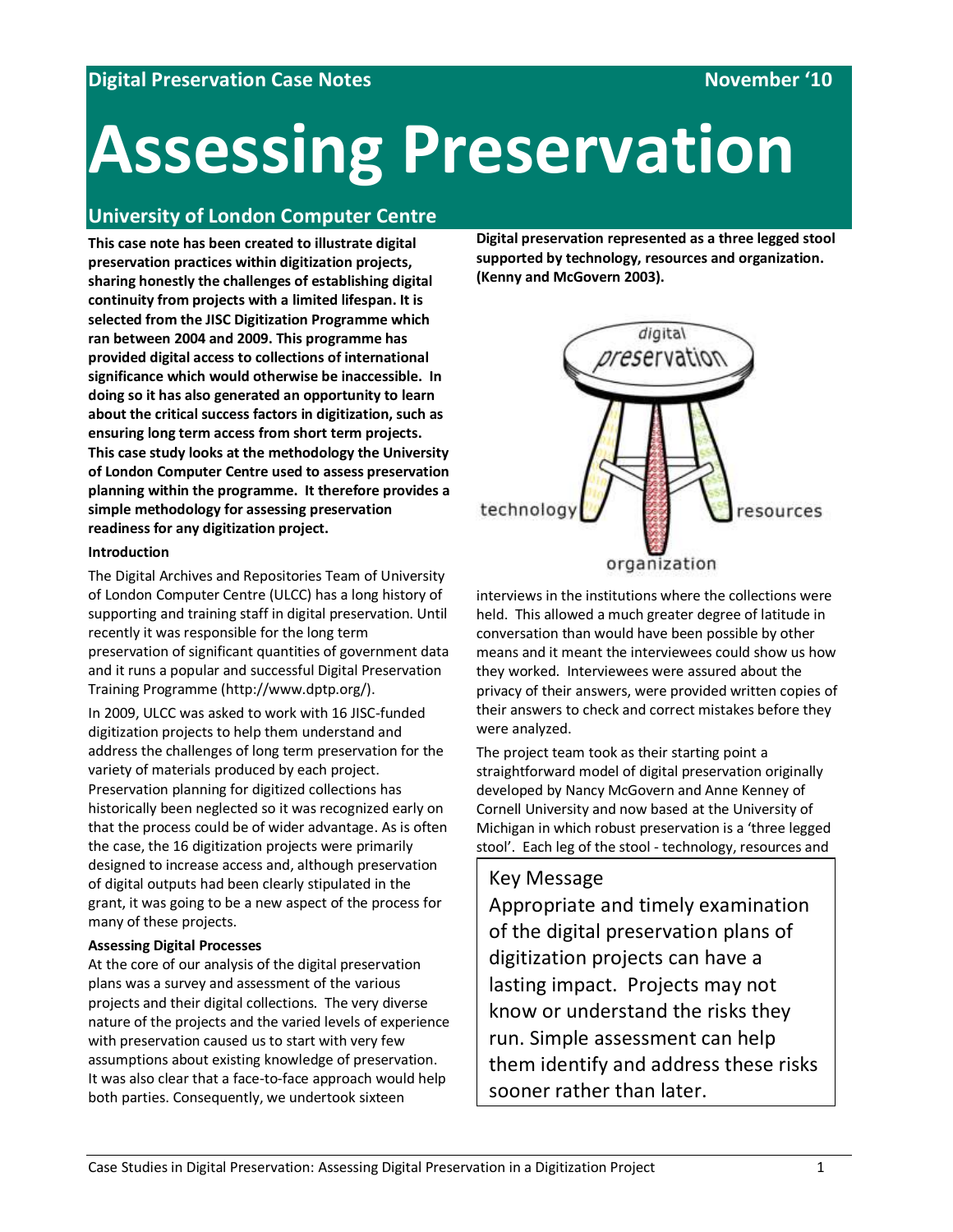organization – needs to be stable and reliable. Weaknesses or shortcomings in any one of these three areas are disruptive to the other two.

Although there are now several survey tools designed to test the robustness of digital preservation facilities, to assess the value of digital collections, or to assess institutional readiness, none of these seemed to fit with the precise task in hand of assessing whether digitization projects were taking appropriate steps to ensure long term access.

# **Survey**

The interviewees responded to questions in eight different areas: roles; technology; policy; metadata; formats; risk management; rights; and post-project planning. Interviewees were provided with copies of the questions in advance in order that they could consider their answers. Although each interview proceeded differently, each one addressed the same key topics.

# **Roles**

We asked who led the project and who was responsible for digital preservation in the long term:

- What is your role in the project?
- If this is a multi-partner project, can you explain the different roles of the partners?
- Who is responsible for digital preservation?
- What is your organization's role in the project?

# **Technology**

Here we considered the technical aspects of the project, how digital objects were captured and by whom. For many, the capture processes were outsourced so it was important to understand the workflow between partners and to highlight strengths and weaknesses.

- Where is your material being digitized?
- Who does it? In-house or outsourced?
- What kind of agreement do you have between the partners in the project?
- What exactly does the contractor do?
- How and when do digitized outputs change hands?

# **Policy**

The policy section was where the most direct questions were asked about digital preservation within the context of the organization and the project. This section turned out to be the most challenging for some of the participants, perhaps because there was no common idea of what digital preservation meant. It was very useful to find out why and how a digital preservation strategy evolved and whether the project has helped shape it. These are precisely the questions which need to be addressed when designing digitization projects.

Interviewees responded to questions in eight different areas: roles, technology, policy, metadata, formats, risk management, rights and post-project planning

- Does your approach to digital preservation form part of an institution-wide approach or is it special to this project only?
- Does this approach work?
- Is there a digital preservation policy in existence?
- In your opinion is the digital preservation policy likely to succeed?
- Why have you taken this approach? Why have you ruled out other approaches?
- Has this project fitted easily into a greater institutional structure of any kind?
- Does this project fall within a strategic policy or vision for the institution?

#### **Metadata**

Questions about metadata gathered information about what and how metadata was captured. It was also important to understand the content management system in place for the project and for ultimate delivery to users. Metadata decisions made at the beginning of a digitization project affect the lifespan and longevity of a digitized collection. Good metadata capture in digitization greatly assists the provision of metadata for long term access and preservation.

- What kind of metadata do you collect for each file?
- Did you use a standard for the metadata?
- Who creates metadata?
- How is metadata created?
- How do you check or validate metadata?
- Where is this metadata stored in relation to the original file?

#### **Formats**

Different file formats bring with them advantages for capture, preservation and access. Questions were designed to promote clear thinking about these different functions as this is likely to encourage success in the long and short terms.

- What types of digital objects are you working with?
- What is your approach to the different formats that you generate?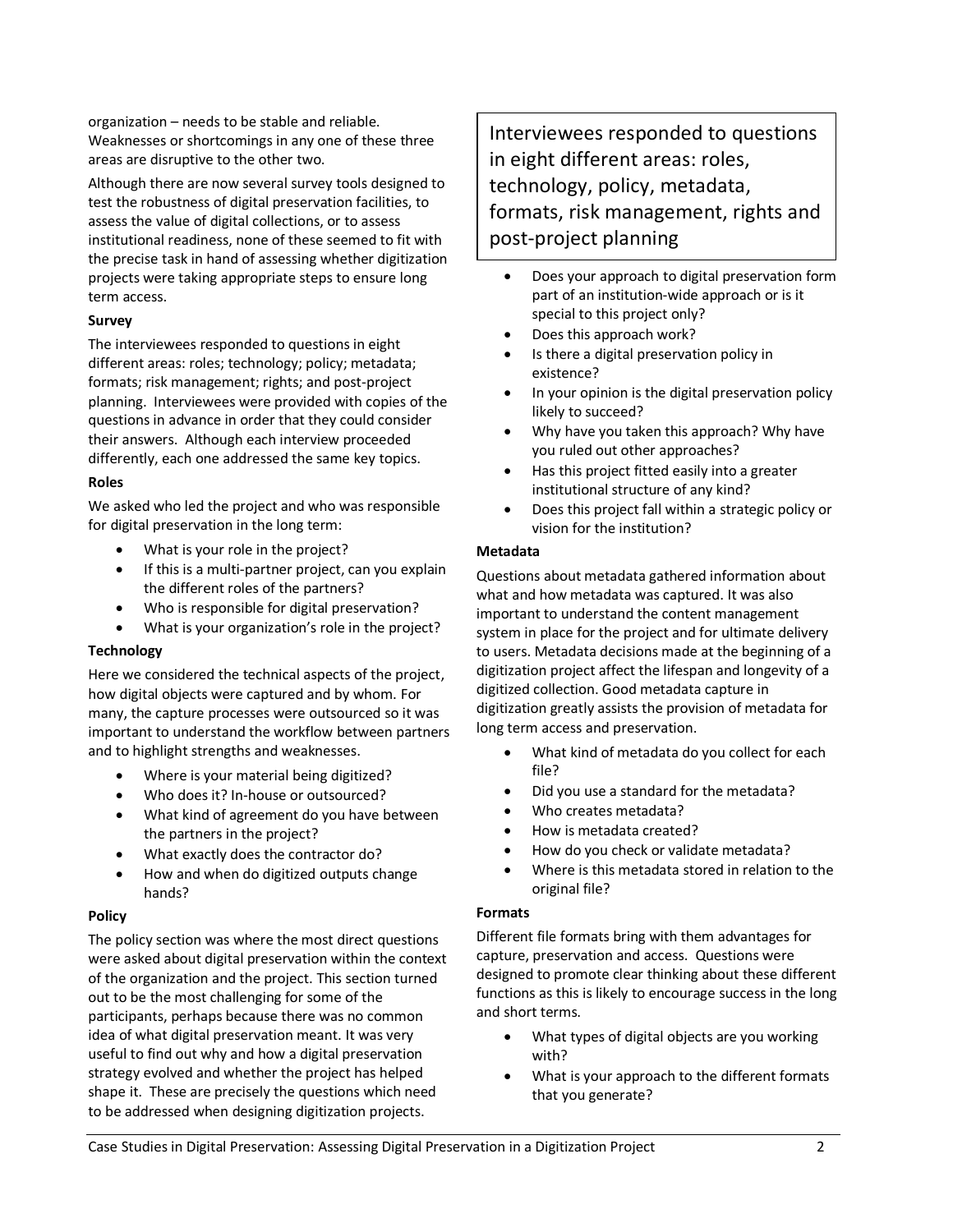- How do your preferred formats, standards and preservation approaches work together?
- Have third parties or suppliers assisted you in any way with digital preservation?
- Has a digitization supplier undertaken any digital preservation work on your behalf?

#### **Risks**

An important aspect of the survey was to encourage projects to consider and plan for risks that might emerge in the short and medium term.

- What risks do you perceive to the sustainability of your material?
- At what point in the life of your data are these risks likely to emerge?
- How will these risks be managed and by whom?

#### **Rights**

A number of questions elicited information about copyright issues for access over time. Ascertaining who holds the rights to the newly digitized material was very important in order to establish who would be able to repair or restore data that might be lost.

- Who holds the rights to your newly digitized material?
- How do you manage the many different types of right? (Copyright? User rights? Licenses to distribute, replicate or repair?)

# **Post project plans**

Finally interviewees were asked to elucidate their long term plans and prospects for the outputs from their project. Projects are, by definition, mismatched with the long term requirements of digital preservation so it was useful to discover what plans if any existed for the material once project funding had ended. It was also a good opportunity to find out about the roles of the project team and if the expertise built up during the project was going to be retained or dispersed and if so whether any steps were being taken to capture implicit knowledge from the project team.

#### **Prioritizing questions**

The survey was drafted in order to make a clear distinction between what was essential to know, what would be useful to know and what would be unnecessary. For example it was essential to know how effectively a host institution supported the project and interesting to know what skills a project team brought with them. Although not directly relevant to the purpose of the survey, we learned a lot about the skills that project teams brought to the programme. Information like this in turned proved to be useful in assessing the longer term prospects of the data created in the



projects. If an expert team was working in isolation from their host institution, and if the host institution had only limited in-house capacity to manage digital outputs, then there was a clear risk to digitized collections which would most likely only emerge after it was too late to be fixed.

A rounded and realistic picture of digital preservation could only emerge if contextual matters were examined and properly considered.

#### **Providing a common understanding**

Surveying projects about their long term plans allowed a comprehensive view of the long term prospects of digital outputs from the whole programme and a series of individual reports for each project

in turn. The assessment used practices common to survey work to speed things along. All the questions were open ended and we tried to avoid technical terms and acronyms, although the respondents knew well the subject covered. We tried to keep the questions short and simple. It was important not to assume that everyone had the same understanding of the facts or a common basis of knowledge. So, in addition to an explanation of commonly used abbreviations and jargon, each survey opened with an opportunity for each project to explain what they understood by digital preservation and why it would be advantageous for their projects. This way we could be sure that we understood the matter at hand in terms that the projects also understood.

This process was time consuming but rewarding. Faceto-face interviews with project teams produced a wealth of information for the project to analyze. Where possible, the interviews were done by two staff as this would allow the interview to move more speedily and with greater time for reflection and dialogue. In most cases the interviews acted as an encouragement to further discussion and dialogue. This was almost always beneficial but if left unchecked it could cause over-runs in the assessment.